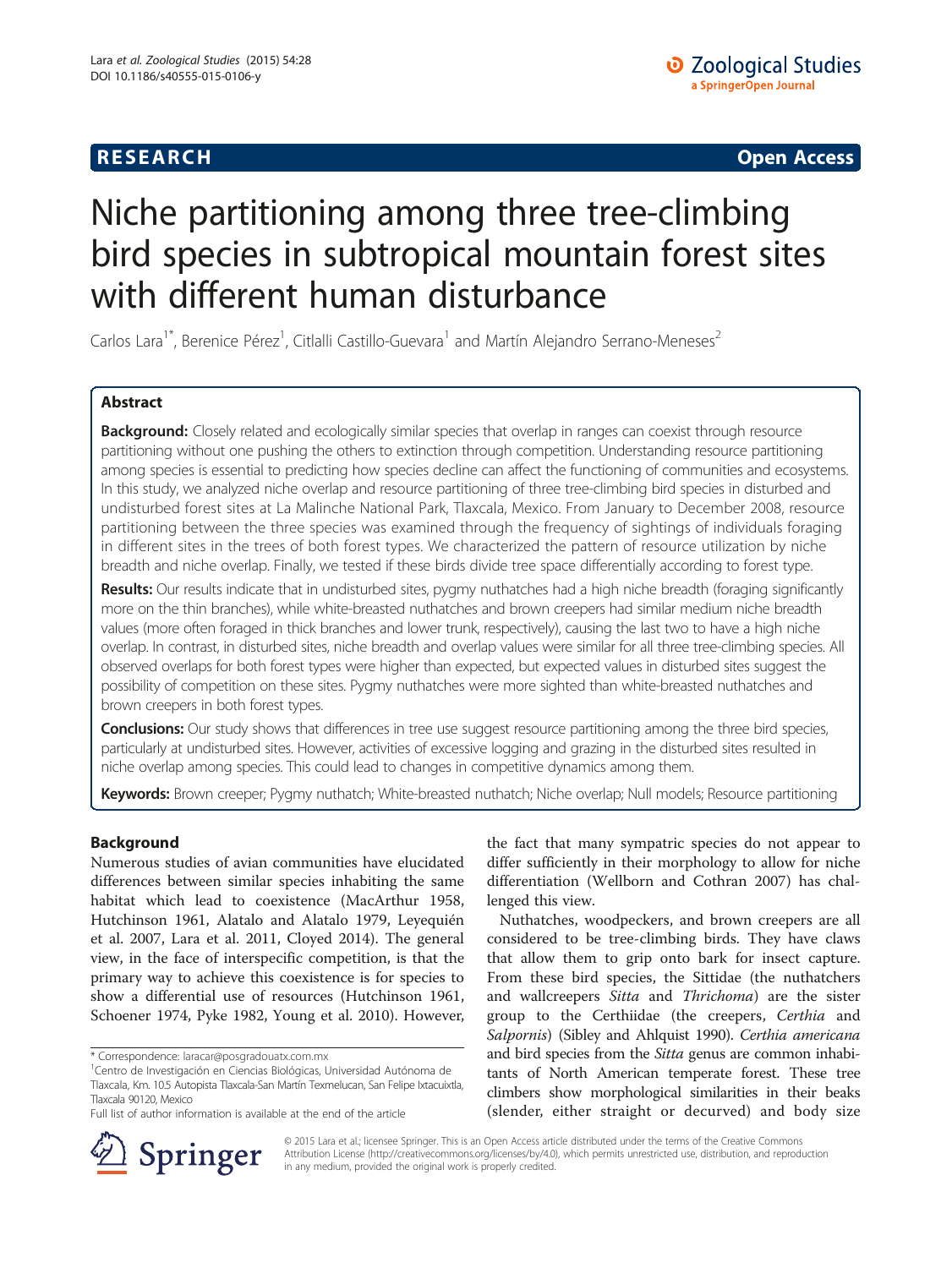(ranging from 11 to 15 cm of total length). Despite this, they may show pronounced spatial segregation of primary foraging microhabitats in a tree. For example, previous studies have shown that pygmy nuthatches (Sitta pygmaea) forage higher up in the tree and use their branches more frequently than the trunk (Stallcup [1968](#page-6-0), McEllin [1979\)](#page-6-0). Conversely, white-breasted nuthatches (Sitta carolinensis) forage more often on the trunks (Stallcup [1968,](#page-6-0) McEllin [1979](#page-6-0)), as do brown creepers (C. americana) (Willson [1970\)](#page-6-0). In this context, differences in the use of hunting tactics or substrates to find prey items should facilitate niche differentiation in sympatric tree-climbing birds (Cloyed [2014](#page-5-0)).

Forest structure has been highlighted as important for birds that feed on trees (Robinson and Holmes [1982](#page-6-0), Whelan [2001](#page-6-0)). Constraints imposed by the structure of the vegetation and by the types and abundances of prey determine the available foraging opportunities. Such habitat parameters may affect foraging behavior to exploit a particular habitat and hence influence the patterns of bird habitat selection and ultimately the community structure (Robinson and Holmes [1982](#page-6-0)). Habitat disturbances such as grazing or fire may affect size class distribution of trees (Wimberly and Spies [2001](#page-6-0)). Thus, changes in habitat structure from habitat disturbance may affect tree use for climbing birds by altering their distribution. If this occurs, then the resource partitioning among these bird species could be affected.

Integrating these observations led us to hypothesize that due to their morphological similarities and sympatry, (1) the three tree-climbing bird species above mentioned should show a differential tree use to coexist, (2) but if the forest structure is altered, such resource partitioning can be modified. In this study, we analyzed niche overlap and resource partitioning of sympatric pygmy nuthatches, white-breasted nuthatches, and brown creepers in disturbed and undisturbed forest sites at La Malinche National Park, Tlaxcala, Mexico. We examined the frequency of sightings of individuals foraging in different sites in the trees of both forest types over an annual period. Then, we characterized the pattern of resource utilization by niche breadth and niche overlap. Finally, we tested if these birds divide tree space differentially according to forest type.

# Methods

# Study site

Niche partitioning among the three tree-climbing bird species was assessed from January through December 2008 in a representative area of vegetation (250 ha) at the La Malinche National Park (MNP), Tlaxcala, Mexico. About half of this area comprises undisturbed forests with ongoing management to prevent fires. The rest comprises disturbed forests that have suffered constant

grazing, illegal logging, and numerous fire events during the last 20 years. The MNP forms part of the Trans-Mexican Volcanic Belt. It has an area of 46,093 ha, located between the 19°14′N and 98°14′W, with an altitude ranging from 2,300 to 4,461 m a.s.l. (López-Domínguez and Acosta [2005\)](#page-5-0). Mean annual precipitation is 800 mm, the rainy season is between June and October, and mean annual temperature is 15°C. Coniferous forest is the dominant kind of vegetation. Below 3,000 m, we find primary pine forest dominated by Pinus montezumae Lamb., Pinus teocote Schl. & Chamb., and Pinus leiophylla Schl. & Chamb. The dominant species in the herbaceous stratum are Lupinus aschenbornii Schauer., Castilleja tenuiflora Benth., Penstemon roseus, Senecio salignus DC, and Prunella vulgaris L. Above 3,000 m, the forest is dominated by old-growth fir forest (Abies religiosa HBK.), frequently mixed with Pinus hartwegii Lindl. In the lower stratum are found some shrubs and trees such as Salix mexicana Seemen and Buddleja parviflora HBK. Above 3,500 m, Pinus forest contains pure stands of P. hartwegii and A. religiosa. The main shrubs are Baccharis conferta HBK and Eupatorium glabatrum HBK. Plants of the herbaceous layer include Senecio platanifolius Benth., Muhlenbergia macroura HBK., and Penstemon gentianoides HBK. (Villers et al. [2006](#page-6-0)).

We divided the study area into two forest types according to the conservation status of vegetation (undisturbed and disturbed). The undisturbed forest consisting of dense stands of fir and pine trees was 80% to 90% tree-covered, with tree heights ranging from 20 to 35 m and diameters at breast height (DBHs) of 2 to 5 m. The disturbed forests were more open (crown cover of less than 40%) and were represented by a mosaic of burned fir and pine forest (with annual fire events), pasture, and second-growth vegetation from burning of the original forest or in abandoned agricultural areas. Most of the trees in these areas are less than 20 m in height, and DBHs are smaller than 1 m (C Lara, personal observations). Both forest types are located in a range of 2,900 to 3,100 m.a.s.l and approximately 2 km apart.

### Tree-climbing bird monitoring

Prior to bird monitoring and in order to determine differences between the climbing bird species in the foraging sites in a tree, we divided the fir and pine trees into three foraging sites: lower trunk (trunk below any branches), thick branches (branches with a diameter larger than 15 cm and located inside the tree crown), and thin branches (branches with a diameter smaller than 15 cm and located on the periphery of the tree crown). We measured the frequency of each foraging site for each bird species in both forest types. Four 800-m transects that were 500 m apart were established in the study area (two transects per forest type) with no previous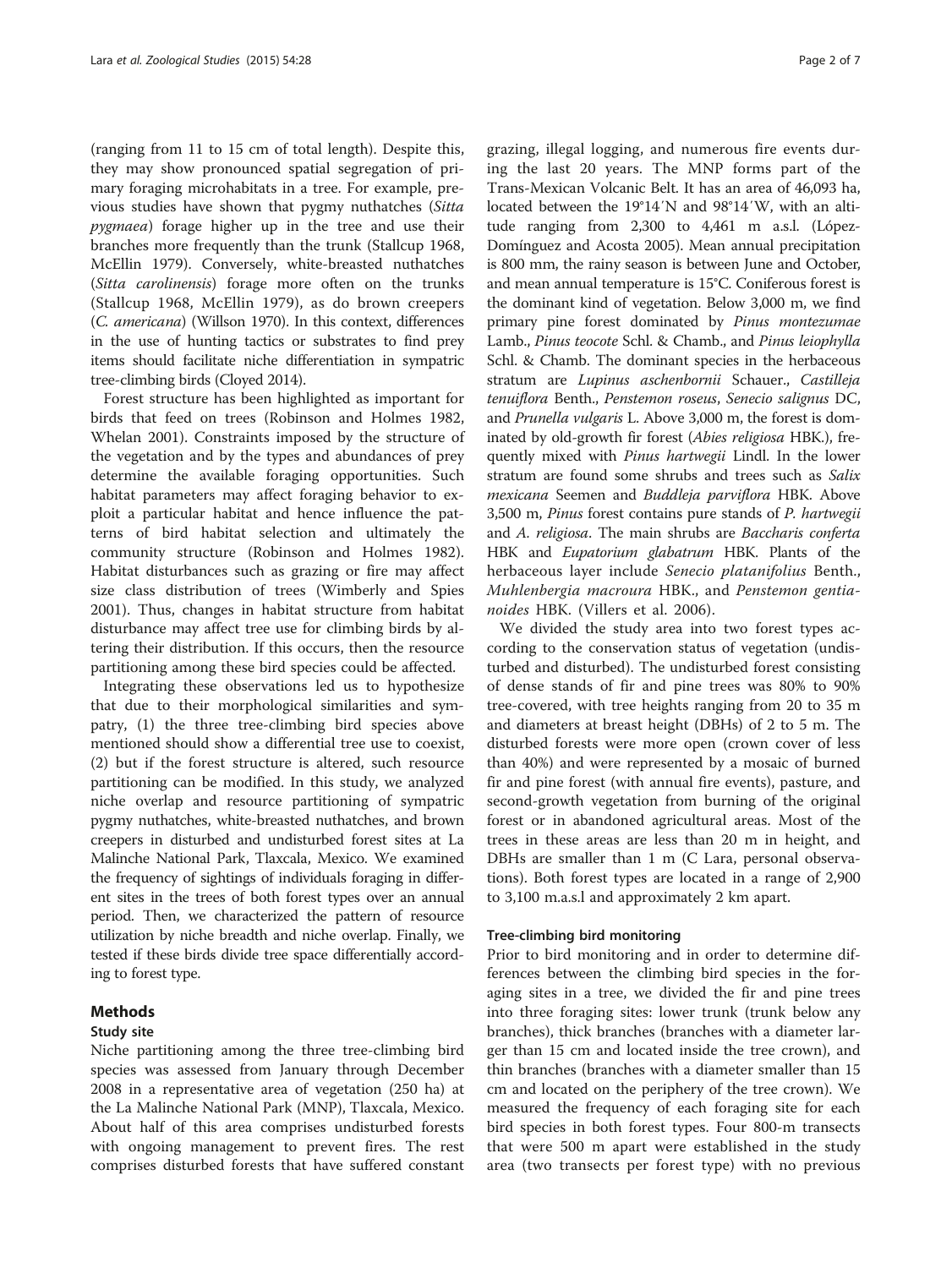knowledge of bird distribution. We performed the point count at an interval of 200 m along each transect in each forest type. The censuses began at 0730 hours, and we counted individuals at each point within a radius of 50 m. Binoculars ( $10 \times 50$  mm) were used, and species were identified using field guides (Sibley [2003](#page-6-0), van Perlo [2006](#page-6-0)). The observers recorded data at each point count for 10 min and recorded sighted individuals by species and feeding site (according to categories described above). The spacing of each point count location was sufficient to ensure that one bird was not counted twice or more during a single transect survey. Thus, we used the number of sightings as proxy to bird abundance. We performed observations on each transect every 2 weeks and each transect was done a total of 24 times. The data for all four transects were compiled into a frequency matrix of tree-climbing birds sighted per counting event.

In order to identify niche partitioning among the three tree-climbing species, we first calculated the proportion of sightings in each foraging site for each bird species and forest type. According to De Cáceres et al. ([2011\)](#page-5-0), the notation for Rao's quadratic entropy (Rao [1982\)](#page-6-0) was adopted for niche breadth:  $B_D = 1/2 \sum_{j=1}^{24} \sum_{k=1}^{24} f_j f_k d^2_{jk}$ , where f is the relative abundance of foraging sites for each counting event and  $d_{ik}$  is the distance between counting events j and k. The distance was given by difference of the foraging site values between the two counting events. The minimum niche breadth is 0; this value is obtained when all resources used are equal or when a single resource is used.

Niche overlaps were calculated between all pairs of species with the index of Pianka ([1973\)](#page-6-0):  $O_{ik} = (\Sigma p_{ii} p_{ik})$  $(\Sigma p_{ij}^2 p_{ik}^2) - 1/2$ , where  $p_{ij}$  and  $p_{ik}$  are proportional values of utilization of resource  $i$  by species  $j$  and  $k$ , respectively. Pianka's index is symmetrical and assumes values ranging from 0 (no resources used in common between two species) to 1 (complete overlap in resource use).

## Data analysis

Niche breadth was estimated using R and the 'resniche' package (R Development Core Team [2012](#page-6-0)). Rao's quadratic entropy (Rao [1982](#page-6-0)) is a general diversity measure that has been recently recommended to assess both functional and taxonomic diversity and whose mathematical properties have been extensively studied (De Cáceres et al. [2011](#page-5-0)). This index incorporates the resemblance between resources into the calculation of resource niche metrics. This not only allows estimation of the niche breadth with greater accuracy but also makes the estimates less influenced by the way the resources are subdivided. In addition, all niche metrics can be calculated while taking into account the variation in resource availability, and confidence intervals can be obtained by bootstrapping (De Cáceres et al. [2011](#page-5-0)).

Similarity in foraging site used among the three bird species in both forest types was calculated as Bray-Curtis similarity coefficient in cluster analyses. EcoSim (Acquired Intelligence, Inc., Victoria, BC, Canada) was then used to estimate niche overlap with Pianka ([1973\)](#page-6-0) overlap index using Lawlor's [\(1980](#page-5-0)) third randomization algorithm (RA3). The RA3 has been shown to have desirable statistical properties for detecting nonrandom niche overlap patterns (Winemiller and Pianka [1990](#page-6-0)). EcoSim not only generates a niche overlap value from the observed data but also produces a statistical value based on a null distribution of randomized raw data to test the significance of the overlap value. The RA3 retains values for niche breadth but randomly reshuffles these values including any zeros among foraging site categories for each bird species. This permutation step was repeated for a total of 5,000 Monte Carlo simulations (Gotelli et al. [2004\)](#page-5-0). The overlap indices from each permutation were used to generate a distribution of overlap values based on randomized data matrices that retained qualitative characteristics of the original data. We then used this null distribution of the overlap index values to test for statistical significance of the observed overlap index value. Significance levels were based on 99% confidence intervals.

To test for differences in foraging site used among the three bird species (number of sightings as response variable) in both forest types, we used a generalized linear mixed effects model (GLMM) where bird species, foraging area, and forest type were the fixed factors and month (point count event) was a random effect. Data were log transformed, and we used a Poisson distribution with log link function in the GLMM. All statistical tests were done in R (R Development Core Team [2012](#page-6-0)).

#### Results

#### Niche measurements

The three tree-climbing species were recorded foraging in different sites in the trees in both forest types throughout the study. In the undisturbed site, niche breadth of both white-breasted nuthatches and brown creepers was smaller than the niche breadth of pygmy nuthatches. However, in the disturbed site, niche breadth values were similar for the three tree-climbing species (Table [1](#page-3-0)).

Bray-Curtis coefficients of similarity in the foraging site used by the three bird species in both forest types divided the species into two major groups (Figure [1](#page-3-0)). The first group represented foraging sites where birds were sighted in the undisturbed forest. Here, whitebreasted nuthatches and brown creepers had a mutual Bray-Curtis similarity in their foraging sites of about 70%. However, pygmy nuthatches were sighted in foraging sites less similar (≈30%) in relation to the other bird species. The other group represented birds from the disturbed forest. The three bird species had a mutual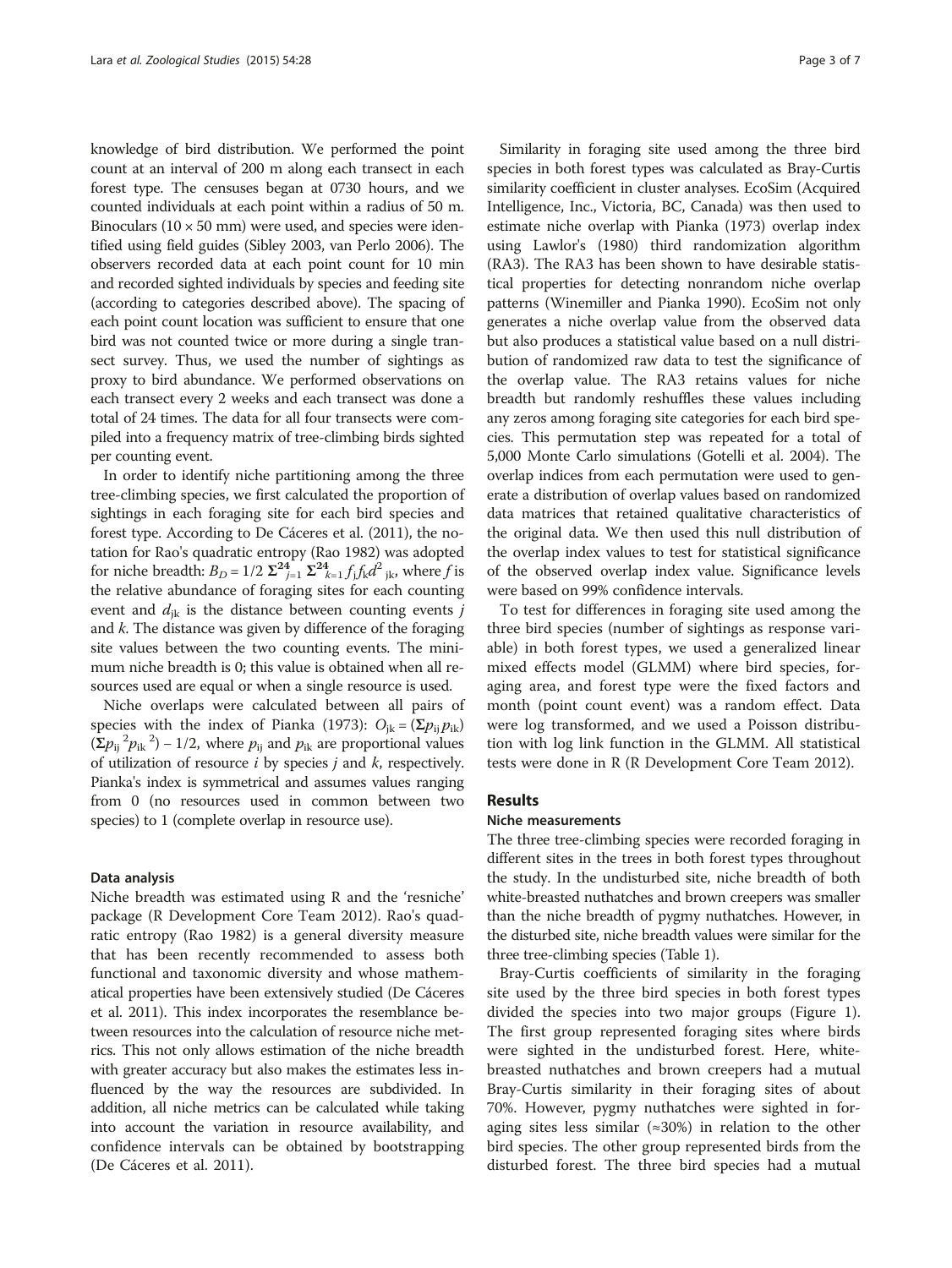<span id="page-3-0"></span>Table 1 Niche breadth values (Rao's quadratic entropy) and 95% confidence intervals

| <b>Species</b>          | n  | Niche breadth | LCI  | UCI  |
|-------------------------|----|---------------|------|------|
| (a)                     |    |               |      |      |
| Brown creeper           | 17 | 0.13          | 0.11 | 0.17 |
| Pygmy nuthatch          | 34 | 0.28          | 0.19 | 0.35 |
| White-breasted nuthatch | 19 | 014           | 0.09 | 0.18 |
| (b)                     |    |               |      |      |
| Brown creeper           | 24 | 011           | 0.08 | 0.17 |
| Pygmy nuthatch          | 50 | 0.12          | 0.09 | 0.19 |
| White-breasted nuthatch | 29 | 011           | 0.08 | 0.16 |

Niche breadth values and 95% confidence intervals for brown creepers (Certhia americana), pygmy (Sitta pygmaea), and white-breasted nuthatches (S. carolinensis) based on sightings and foraging use of trees in (a) disturbed and (b) undisturbed forest sites.

similarity of about 65% to 60%, showing that they were almost always sighted using the same foraging sites in this forest type.

Although the occurrence of some of the three bird species appears to be similar in both forest types, the foraging sites where they were more frequently sighted indicate a differential use of resources, which directly affects the overlap of their niches. Pianka's index of niche overlap was calculated using the frequency of birds sighted in each foraging site within a tree (Table 2). In the undisturbed forest, the higher overlap occurred between white-breasted nuthatches and brown creepers, and overlap was lowest between the nuthatch species.



|                 | Table 2 Niche overlap for tree use among the three |  |  |  |
|-----------------|----------------------------------------------------|--|--|--|
| species studied |                                                    |  |  |  |

| <b>Species</b>          | <b>Brown</b> | Pygmy    | <b>White-breasted</b> |
|-------------------------|--------------|----------|-----------------------|
|                         | creeper      | nuthatch | nuthatch              |
| (a)                     |              |          |                       |
| Brown creeper           |              | 0.523    | 0.691                 |
| Pygmy nuthatch          | 0.523        | 1        | 0.477                 |
| White-breasted nuthatch | 0.691        | 0.477    | 1                     |
| (b)                     |              |          |                       |
| Brown creeper           |              | 0.413    | 0.769                 |
| Pygmy nuthatch          | 0.413        | 1        | 0.277                 |
| White-breasted nuthatch | 0.769        | በ 277    |                       |

Niche overlap for tree use among brown creepers (Certhia americana), pygmy (Sitta pygmaea), and white-breasted nuthatches (S. carolinensis) in (a) disturbed and (b) undisturbed forest, determined by Pianka's index. After 5,000 Monte Carlo simulations, the observed mean tree use overlap in the disturbed forest (0.753) differed from the expected mean (0.614) for tree use overlap ( $p < 0.01$ ). In the undisturbed forest, the observed mean tree use overlap (0.682) differed from the expected mean (0.192) tree use overlap ( $p < 0.01$ ).

However, in the disturbed forest, overlap values were similar among the three bird species. All observed overlaps for both forest types were higher than expected (Table 2).

#### Habitat and tree use

Pygmy nuthatches were more sighted than whitebreasted nuthatches and brown creepers throughout the study. The lower number of sightings was recorded in the thick branches. Overall, the undisturbed forest had the most bird sightings (Table 3). Compared to brown creepers and white-breasted nuthatches, pygmy nuthatches foraged significantly more on the thin branches. Conversely, brown creepers more often foraged in the thick branches, and white-breasted nuthatches foraged significantly more on the lower trunk. White-breasted nuthatches and brown creepers were less sighted in disturbed forest sites (Figure [2](#page-4-0), Table 3).

#### **Discussion**

As predicted, the three sympatric tree-climbing bird species partitioned their resources by foraging in different

#### Table 3 Results of GLMM

| Source                                              | F     | df | р       |
|-----------------------------------------------------|-------|----|---------|
| Species                                             | 15.16 | 2  | < 0.001 |
| Foraging site                                       | 17.22 | 2  | < 0.001 |
| Forest type                                         | 13.28 | 1  | < 0.001 |
| Species $\times$ foraging site                      | 9.31  | 4  | < 0.001 |
| Species x forest type                               | 1.16  | 2  | 0.007   |
| Foraging site $\times$ forest type                  | 0.27  | 2  | 0.707   |
| Species $\times$ foraging site $\times$ forest type | 1.18  | 4  | 0.014   |

Results of GLMM testing the influence of bird species, foraging site used, forest type, and their interactions on the number of sightings (in this analysis, 'month' was included as a random effect).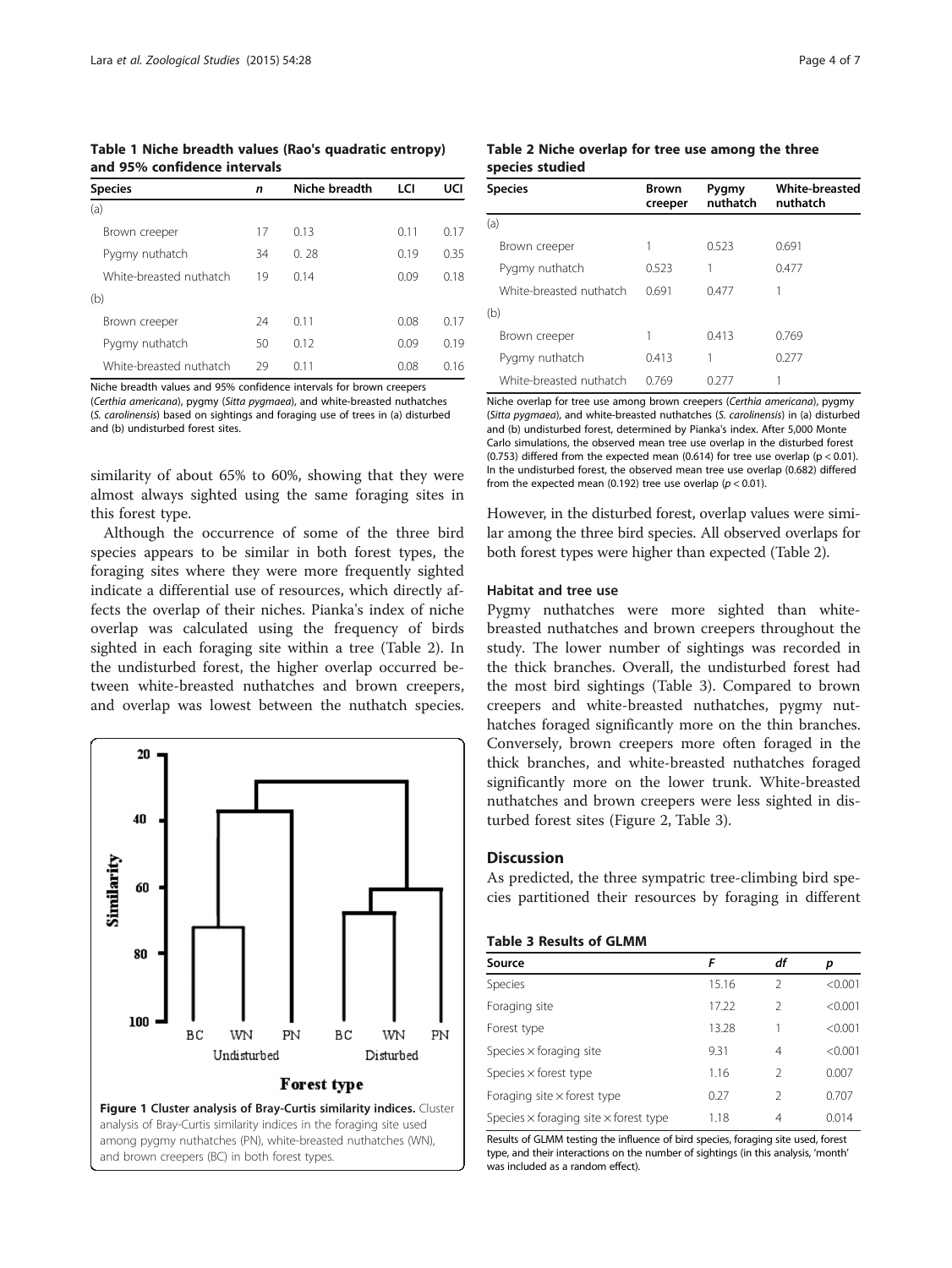<span id="page-4-0"></span>

parts of a tree. We found that in the undisturbed sites, pygmy nuthatches were more frequently seen foraging on the thin branches, while white-breasted nuthatches and brown creepers were seen foraging mostly in the thick branches and lower trunk, respectively. Conversely, in the disturbed sites, the three bird species were more homogeneous with respect to the site of the tree in which they foraged. This pattern caused their niche breadth and overlap values to be similar.

The differential use of substrates to find prey items is a widespread way in which ecologically similar and closely related forest-dwelling birds partition their resources (MacArthur [1958,](#page-6-0) Holmes et al. [1979,](#page-5-0) Morrison and With [1987](#page-6-0)). This niche differentiation model assumes that resource partitioning results from different fundamental niches having been occupied through past competition (Keddy [1989\)](#page-5-0). Different tree use and the associated morphological attributes that make foraging in those places more efficient may represent a mechanism that minimizes interspecific competition (called the ghost of competition past, Connell [1980](#page-5-0)). Thus, resource partitioning between nuthatches and the brown creeper can be explained by the niche differentiation model. Previous studies had shown that in communities where different nuthatch species (e.g., S. carolinensis, S. canadensis, S. pygmaea) are sympatric with brown creepers (e.g., C. americana, C. familiaris), niche differentiation occurs, particularly through dividing trees spatially and by using different hunting tactics (Willson [1970](#page-6-0), Williams and Batzli [1979,](#page-6-0) Morrison et al. [1987](#page-6-0)). This pattern has even been detected within nuthatch species. For example, in North American ponderosa pine forests, sympatric pygmy and white-breasted nuthatches partition their resources by foraging in different parts of the tree (Stallcup [1968](#page-6-0), McEllin [1979](#page-6-0), Cloyed [2014](#page-5-0)). Our results confirm these findings. Although prey distribution can affect habitat use among sympatric climbing bird species, additional research is needed to determine the importance of abiotic factors (e.g., light and temperature) in different seasons.

The data obtained in our undisturbed pine forest sites at La Malinche provided support to previous results of resource partitioning among tree-climbing birds. It is possible that in these forested sites, abundance asymmetry and niche breadth could potentially be acting as mechanisms for coexistence. However, changes in tree use by the studied bird species in disturbed forest sites have not been previously reported. In the only study done in this area, Cloyed ([2014](#page-5-0)) examined how pygmy and white-breasted nuthatches divided their resources in two ponderosa pine forest sites, an untreated forest (mostly comprised of trees with trunks higher than 32-cm DBH), and a forest selectively thinned for small-diameter trees (less than 32 cm). He found that the areas used in the trees by the two bird species are different when foraging on large- or small-diameter trees, but partition in tree use remains in both forest conditions. From this data, the author concluded that pygmy nuthatches have a foraging niche in thinned and unthinned forests that is distinct from white-breasted nuthatches, allowing them to coexist without potential population implications. Our data, consistent with the differential tree use in nuthatches reported by Cloyed [\(2014\)](#page-5-0) and the estimated niche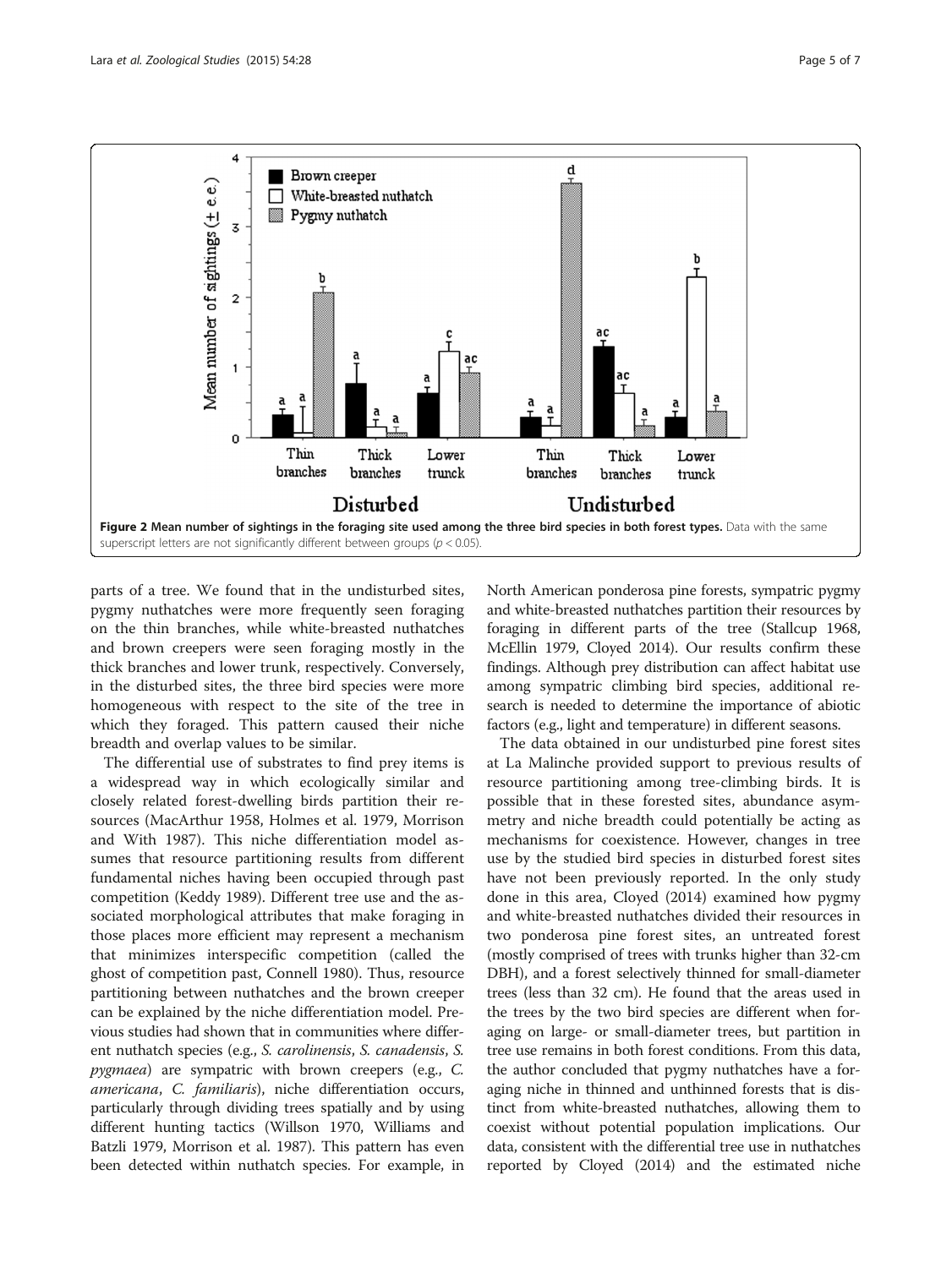<span id="page-5-0"></span>overlaps (including brown creepers), suggest that changes in forest structure could lead to changes in competitive dynamics among them, as discussed below.

Preferences for larger-diameter (white-breasted nuthatches), medium-diameter (brown creepers), and smalldiameter (pygmy nuthatches) tree sections have been tested in both laboratory (Pierce and Grubb [1981](#page-6-0), Cloyed 2014) and natural conditions (Willson [1970](#page-6-0), Williams and Batzli [1979,](#page-6-0) Morrison et al. [1987](#page-6-0)). Moreover, these preferences denote characteristics that trees should have to search for food and a change in the species or size composition of the forest that would likely alter the pattern of resource used by these bird species. For example, Morrison et al. ([1987](#page-6-0)) showed that foraging behaviors used by bark foragers in the Sierra Nevada, California, were consistent with tree composition due to silvicultural management. These observations gave credence to our hypothesis that a change in forest structure must involve a change in the resource partition between sympatric species such as those studied here. Compared to undisturbed sites, the disturbed forest sites we studied showed a direct effect on the tree-climbing birds. For example, the three bird species were less abundant in these sites throughout the study, their niche breadth indices were lower, and conversely the overlap was larger among them. Thus, our results suggest that activities of excessive logging and grazing in the disturbed sites at La Malinche can affect size class distribution of trees (Peterson and Reich [2001](#page-6-0)) and that tree-climbing birds are responding to this. A possible effect of abundance and frequency of availabilities of foraging sites (lower trunk, thin branches, and thick branches) in our study site requires further investigation. Results from the null models showed that the observed overlaps were higher than expected, particularly in undisturbed forest sites. However, the expected values estimated for the disturbed sites were already high, suggesting that species have to share the habitat to a higher degree even when they distributed themselves randomly in the tree, making it difficult for them to reduce competition through niche partitioning (Gotelli and Graves 1996). This adds to the growing number of studies that demonstrate negative effects of changes in forest structure promoted by human activities for some bird species at the behavioral and population levels (Desrochers and Fortin 2000, Blake 2005, Whelan and Maina [2005](#page-6-0), Barbaro et al. 2012).

# Conclusions

In short, our study showed that tree-climbing bird species perform a differential use of space in the trees to forage, which promotes their coexistence particularly at undisturbed sites. However, activities of excessive logging and grazing in the disturbed sites resulted in niche

overlap among species, and this could lead to changes in competitive dynamics among them. Future studies analyzing the mechanisms that structure tree-climbing bird communities should include the potential impact of foresting practices.

#### Competing interests

The authors declare that they have no competing interests.

#### Authors' contributions

CL conceived the study, participated in its design and coordination, performed the statistical analysis, and drafted the manuscript. BP carried out the fieldwork and participated in its design. CCG participated in the design of the study. MASM participated in the design. All authors read and approved the final manuscript.

#### Acknowledgements

We thank Hellen Martínez Roldán and Jheny González Méndez for their help during fieldwork. Two anonymous reviewers provided enriching comments and thorough grammar revision on a previous version. We also thank the staff of the Caseta No. 5 of the Coordinación General de Ecología del Estado de Tlaxcala for access to their facilities. This work was supported by CACyPI-UATx-2014.

#### Author details

<sup>1</sup> Centro de Investigación en Ciencias Biológicas, Universidad Autónoma de Tlaxcala, Km. 10.5 Autopista Tlaxcala-San Martín Texmelucan, San Felipe Ixtacuixtla, Tlaxcala 90120, Mexico. <sup>2</sup>Laboratorio de Biología Evolutiva, Centro Tlaxcala de Biología de la Conducta, Universidad Autónoma de Tlaxcala, Carretera Tlaxcala-Puebla, Km. 1.5, 90062 Tlaxcala, Mexico.

#### Received: 4 September 2014 Accepted: 19 January 2015 Published online: 16 February 2015

#### References

- Alatalo RV, Alatalo RH (1979) Resource partitioning among a flycatcher guild in Finland. Oikos 33:46–54
- Barbaro L, Brockerhoff EG, Giffard B, van Halder I (2012) Edge and area effects on avian assemblages and insectivory in fragmented native forests. Landsc Ecol 27:1451–63
- Blake JG (2005) Effects of prescribed burning on distribution and abundance of birds in a closed-canopy oak-dominated forest, Missouri, USA. Biol Conserv 121:519–31
- Cloyed CS (2014) Forest structure affects resource partitioning between pygmy and white-breasted nuthatches. Coevolution 2:26–30
- Connell JH (1980) Diversity and the coevolution of competitors, or the ghost of competition past. Oikos 35:131–8
- De Cáceres M, Sol D, Lapiedra O, Legendre PA (2011) Framework for estimating niche metrics using the resemblance between qualitative resources. Oikos 120:1341–50
- Desrochers A, Fortin MJ (2000) Understanding avian responses to forest boundaries: a case study with chickadee winter flocks. Oikos 91:376–84
- Gotelli NJ, Graves GR (1996) Null models in ecology. Press, Smithsonian Institution
- Gotelli NJ, GL Entsminger. EcoSim: null models software for ecology. Version 7. Acquired Intelligence Inc. & Kesey-Bear. Jericho, VT 05465. Computer software. [http://garyentsminger.com/ecosim/index.htm.](http://garyentsminger.com/ecosim/index.htm) (accessed on 19-04-2014); 2004.
- Holmes RT, Bonney RE Jr, Pacala SW (1979) Guild structure of the Hubbard Brook bird community: a multivariate approach. Ecology 60:512–20
- Hutchinson GE (1961) The paradox of the plankton. Am Nat 95:137–45 Keddy PA (1989) Competition. Chapman and Hall, London
- Lara C, Martinez-Garcia V, Ortiz-Pulido R, Bravo-Cadena J, Loranca S, Cordoba-Aguilar A (2011) Temporal-spatial segregation among hummingbirds foraging on honeydew in a temperate forest in Mexico. Current Zoology 57:56–62
- Lawlor LR (1980) Overlap, similarity, and competition coefficients. Ecology 61:245–51 Leyequién E, de Boer WF, Cleef A (2007) Influence of body size on coexistence of
- bird species. Ecol Res 22:735–41
- López-Domínguez JC, Acosta R (2005) Descripción del Parque Nacional La Malinche. In: Fernández-Fernández JA, López-Domínguez JC (eds) Biodiversidad del Parque Nacional La Malinche. Coordinación General de